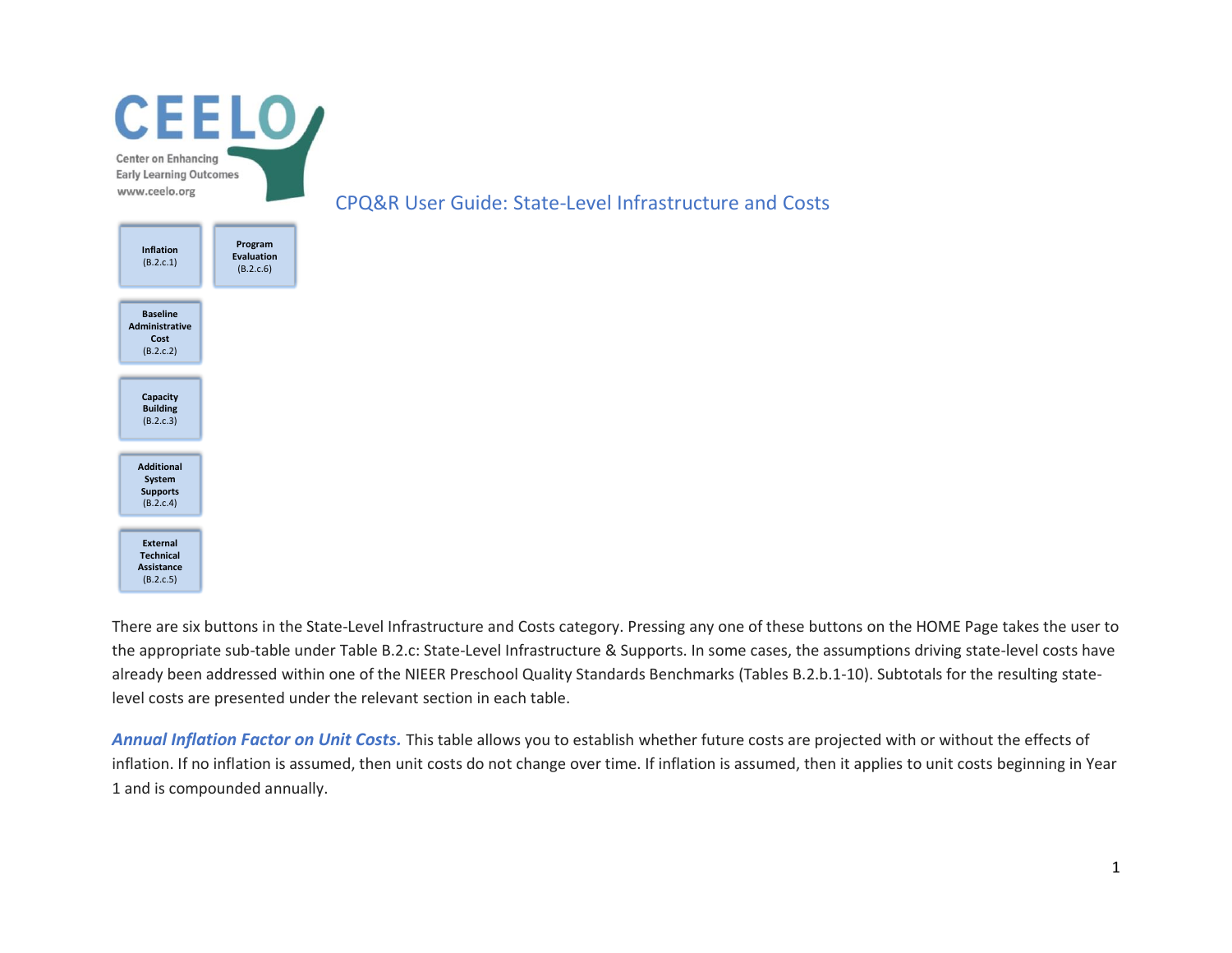

### *The Alterable Variables in the Annual Inflation Factor on Unit Costs Section*

**Annual Inflation (Applies to Year 0 Unit Cost Assumptions)**: The annual increase in the price of unit costs (the rate of price inflation) in the preschool slot plan projections. The effects of inflation can become significant over large timespans. If you do not want to assume an inflation rate and instead want to report all future costs in terms of today's dollars, then enter a value of 0%.

**Advanced Users**: You can independently set inflation for funding assumptions in Table B.2.a.2: Funding Streams. For example, this can allow you to measure the size of a funding gap arising when prices are expected to rise over time and anticipated funding is not corrected for inflation.

*Baseline Administrative Cost*. States will incur costs to sustain an existing early learning program at its current quality levels, or in the case of a new program, to provide a basic minimum level of administrative support and oversight. The CPQ&R is designed to "layer" additional statelevel administrative costs associated with introducing new quality standards on top of this baseline level. This allows you to specify the baseline in one of two ways: you can assume a fixed cost per slot over all implementation years, or vary the cost per slot by implementation year.

| Table B.2.c: State-Level Infrastructure & Supports                                              |             |                               |        |        |        |        |                                                                                    |        |        |        |                |         |                |
|-------------------------------------------------------------------------------------------------|-------------|-------------------------------|--------|--------|--------|--------|------------------------------------------------------------------------------------|--------|--------|--------|----------------|---------|----------------|
| 2. Baseline Administrative Cost (Before Investments in Quality Standards Above)                 |             |                               |        |        |        |        |                                                                                    |        |        |        |                |         |                |
|                                                                                                 |             | Fixed                         |        |        |        |        |                                                                                    |        |        |        |                |         | Total          |
| Baseline Administrative Cost per Slot (Year 0)                                                  | <b>TRUE</b> | \$250                         |        |        |        |        | Enter Separate Baseline Admininstrative Cost per Slot Assumptions by Year Instead? |        |        |        | N <sub>o</sub> |         | \$250 per slot |
|                                                                                                 |             | <b>By Implementation Year</b> |        |        |        |        |                                                                                    |        |        |        |                |         |                |
|                                                                                                 |             | Year 0                        | Year 1 | Year 2 | Year 3 | Year 4 | Year 5                                                                             | Year 6 | Year 7 | Year 8 | Year 9         | Year 10 |                |
| Annual Baseline Administrative Cost per Slot (IF not Fixed based on Year 0, above)              | <b>TRUE</b> |                               |        |        |        |        |                                                                                    |        |        |        |                |         |                |
| Baseline Administrative Cost per Slot: State-Level Monitoring & Oversight (Including Inflation) |             |                               |        |        |        |        |                                                                                    |        |        |        |                |         |                |
| <b>Subtotal: Cumulative Preschool Slots</b>                                                     |             |                               |        |        |        |        |                                                                                    |        |        |        |                |         |                |
| Subtotal: Baseline Administrative Cost (\$)                                                     |             |                               |        |        |        |        |                                                                                    |        |        |        |                |         | \$O            |
| Baseline Admin Cost as a % of Total State-Level Infrastructure and Supports Cost (\$)           |             |                               |        |        |        |        |                                                                                    |        |        |        |                |         |                |

## *The Alterable Variables in the Baseline Administrative Cost Section*

**Baseline Administrative Cost per Slot (Year 0)**: The minimum cost to administer a new early learning program, or the cost to administrate an existing early learning program at its current quality standards (i.e., in Year 0), before the cost to implement and support additional quality standards. The cost of additional quality You should take care to ensure that no doublecounting occurs between the costs included in the **Baseline Administrative Cost per Slot** and the additional state-level cost assumptions made elsewhere in the CPQ&R.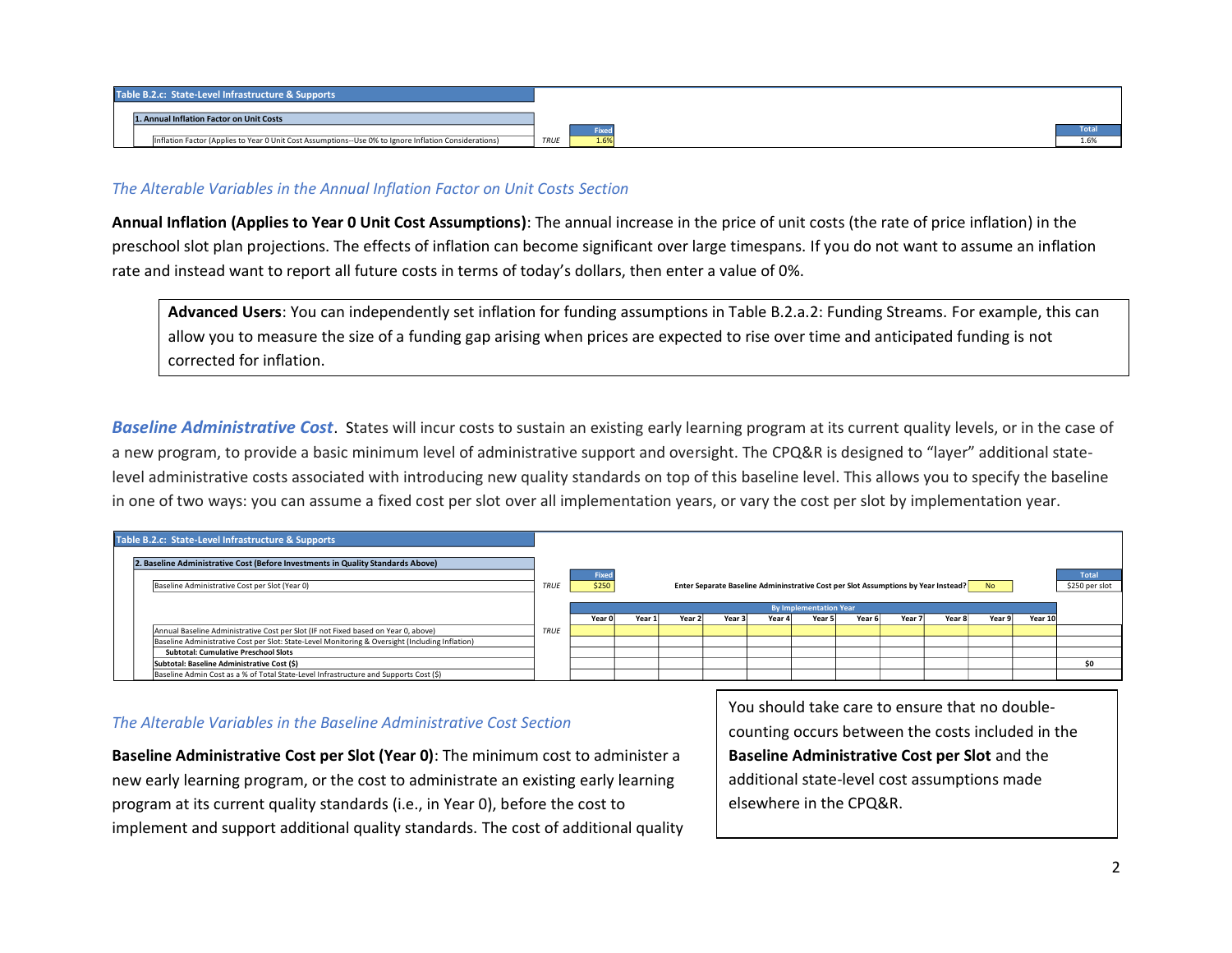standards in Years 1+ are added to the baseline administrative cost per slot. This cost is applied unless the user selects "Yes" from the dropdown menu for the assumption stating, "Enter Separate Baseline Administrative Cost per Slot Assumptions by Year Instead?"

**Annual Baseline Administrative Cost per Slot (IF not Fixed based on Year 0, above):** The minimum cost to administer an early learning program, before the cost of implementing and support additional quality standards, entered by implementation year. This cost is applied unless the user selects "No" from the drop-down menu for the assumption stating, "Enter Separate Baseline Administrative Cost per Slot Assumptions by Year Instead?" For example, you may prefer to enter a cost per slot by implementation year because your administrative costs have a fixed and variable component (i.e., they are not 100% variable), resulting in a higher average cost per slot for small programs that would decrease as the programs expand to reach more children.

*Capacity Building.* The CPQ&R treats capacity building as funds awarded by the state to providers to build their local site capacity and add or improve space to accommodate additional children. This table allows you to enter a one-time award of funds to each new site required to meet the annual slot plan. Awards can be set by delivery model, and you can also assume less than 100% of eligible new sites receive awards. The number of new sites is a function of the number of new classrooms required to meet the annual preschool slot plan, and the average number of classrooms per facility.



# *The Alterable Variables in the Capacity Building Section*

**Startup Costs per New Site (Weighted Average of One-Time Funds Awarded for New Facilities)**: The cost funded by the state for new facilities entering the preschool slot plan, for building improvements and other investments that build their capacity to meet the new quality standards and/or enroll additional students. Startup costs can also help to subsidize the cost for new facilities created (newly built or remodeled) to meet the preschool slot plan.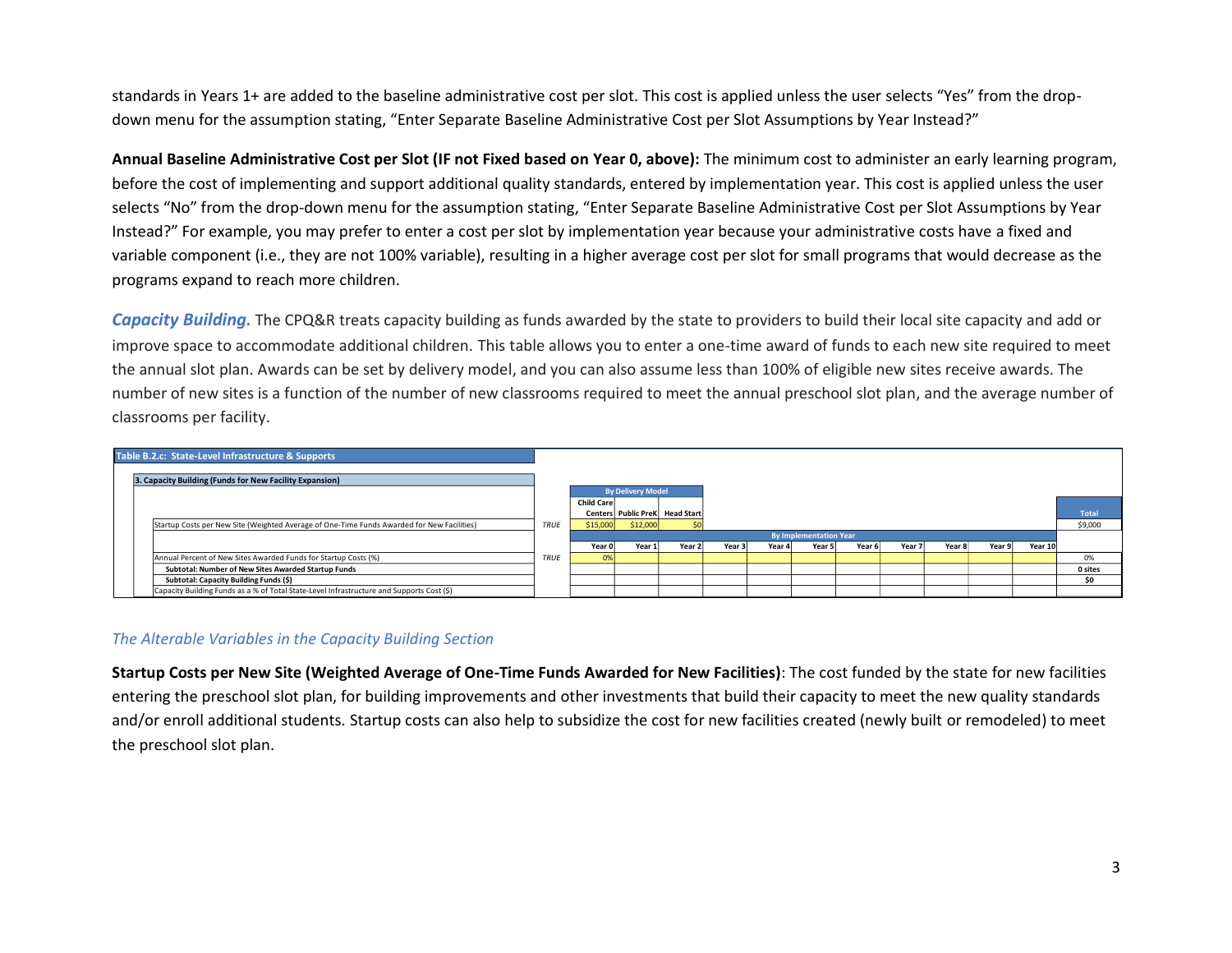**Annual Percent of New Sites Awarded Funds for Startup Costs (%)**: In cases where providers must apply for capacity building and awards are not guaranteed, users can specify the percentage of new facilities that receive Startup funds. The same percentage is applied to all delivery models equally.

**Advanced Users**: You can modify the CPQ&R so that all sites are eligible for participating in capacity building funds, by editing the formula for the row, "Subtotal: Capacity Building Costs" in Worksheet E: State Level Infrastr&Support."

*Additional System Supports*. This table allows you to enter information for large, one-time investments or costs that are not directly proportional to early learning volumes and that you have not already entered under the NIEER quality standards benchmarks. For example, the purchase and installation of a new enterprise-wide Information Technology (IT) platform can be a large capital investment occurring over a fixed number of years.

The top of this table shows the results from other implementation supports specified by the user under Professional Learning, Early Learning and Development Standards (ELDS), Continuous Quality Improvement Systems (CQIS), and Curriculum. The CPQ&R suggests five additional Systems (software), Marketing and Communications, and Other.

| categories of system supports that you may consider: Licensing and/or Accreditation System Supports, Information Technology (hardware), Data |             |        |        |                   |        |        |                               |        |        |        |        |         |              |
|----------------------------------------------------------------------------------------------------------------------------------------------|-------------|--------|--------|-------------------|--------|--------|-------------------------------|--------|--------|--------|--------|---------|--------------|
| Systems (software), Marketing and Communications, and Other.                                                                                 |             |        |        |                   |        |        |                               |        |        |        |        |         |              |
| Table B.2.c: State-Level Infrastructure & Supports                                                                                           |             |        |        |                   |        |        |                               |        |        |        |        |         |              |
| 4. Additional System Supports                                                                                                                |             |        |        |                   |        |        |                               |        |        |        |        |         |              |
|                                                                                                                                              |             |        |        |                   |        |        | <b>By Implementation Year</b> |        |        |        |        |         |              |
|                                                                                                                                              |             | Year 0 | Year 1 | Year 2            | Year 3 | Year 4 | Year 5                        | Year 6 | Year 7 | Year 8 | Year 9 | Year 10 | <b>Total</b> |
| Implementation Supports for Professional Learning (Excluding PD Plans Support, Training & Coaching)                                          |             |        |        |                   |        |        |                               |        |        |        |        |         | \$0          |
| Implementation Supports for ELDS (Excluding Training & Coaching)                                                                             |             |        |        |                   |        |        |                               |        |        |        |        |         | \$0          |
| Implementation Supports for CQIS (Excluding Observations & Data Collection, Training & Coaching)                                             |             |        |        |                   |        |        |                               |        |        |        |        |         | \$0          |
| Implementation Supports for Curriculum (Excluding Selection and Materials Support, Training & Coaching)                                      |             |        |        |                   |        |        |                               |        |        |        |        |         | \$0          |
|                                                                                                                                              |             |        |        |                   |        |        |                               |        |        |        |        |         |              |
|                                                                                                                                              |             |        |        |                   |        |        | <b>By Implementation Year</b> |        |        |        |        |         |              |
| <b>Additional System Supports</b>                                                                                                            |             | Year 0 | Year 1 | Year <sub>2</sub> | Year 3 | Year 4 | Year 5                        | Year 6 | Year 7 | Year 8 | Year 9 | Year 10 |              |
| Licensing and/or Accreditation System Supports (\$)                                                                                          | <b>TRUE</b> |        |        |                   |        |        |                               |        |        |        |        |         | \$0          |
| Information Technology System Supports (\$)                                                                                                  | <b>TRUE</b> |        |        |                   |        |        |                               |        |        |        |        |         | \$0          |
| Data System Supports (\$)                                                                                                                    | TRUE        |        |        |                   |        |        |                               |        |        |        |        |         | \$0          |
| Marketing and Communications System Supports (\$)                                                                                            | TRUE        | \$0    |        |                   |        |        |                               |        |        |        |        |         | SO           |
| Other System Support Costs (\$)                                                                                                              | TRUE        | ŚΩ     |        |                   |        |        |                               |        |        |        |        |         | \$0          |
| Subtotal: Additional System Support Costs (\$)                                                                                               |             |        |        |                   |        |        |                               |        |        |        |        |         | \$0          |
| Additional Supports Systems Cost as a % of Total State-Level Infrastructure and Supports Cost (\$)                                           |             |        |        |                   |        |        |                               |        |        |        |        |         |              |

## *The Alterable Variables in the Additional System Supports Section*

**Licensing and/or Accreditation System Supports (\$)**: Large, fixed, and/or non-recurring provider licensing and/or accreditation investments. This can include costs for site visits related to licensing but not related to classroom observations under a Continuous Quality Improvement System.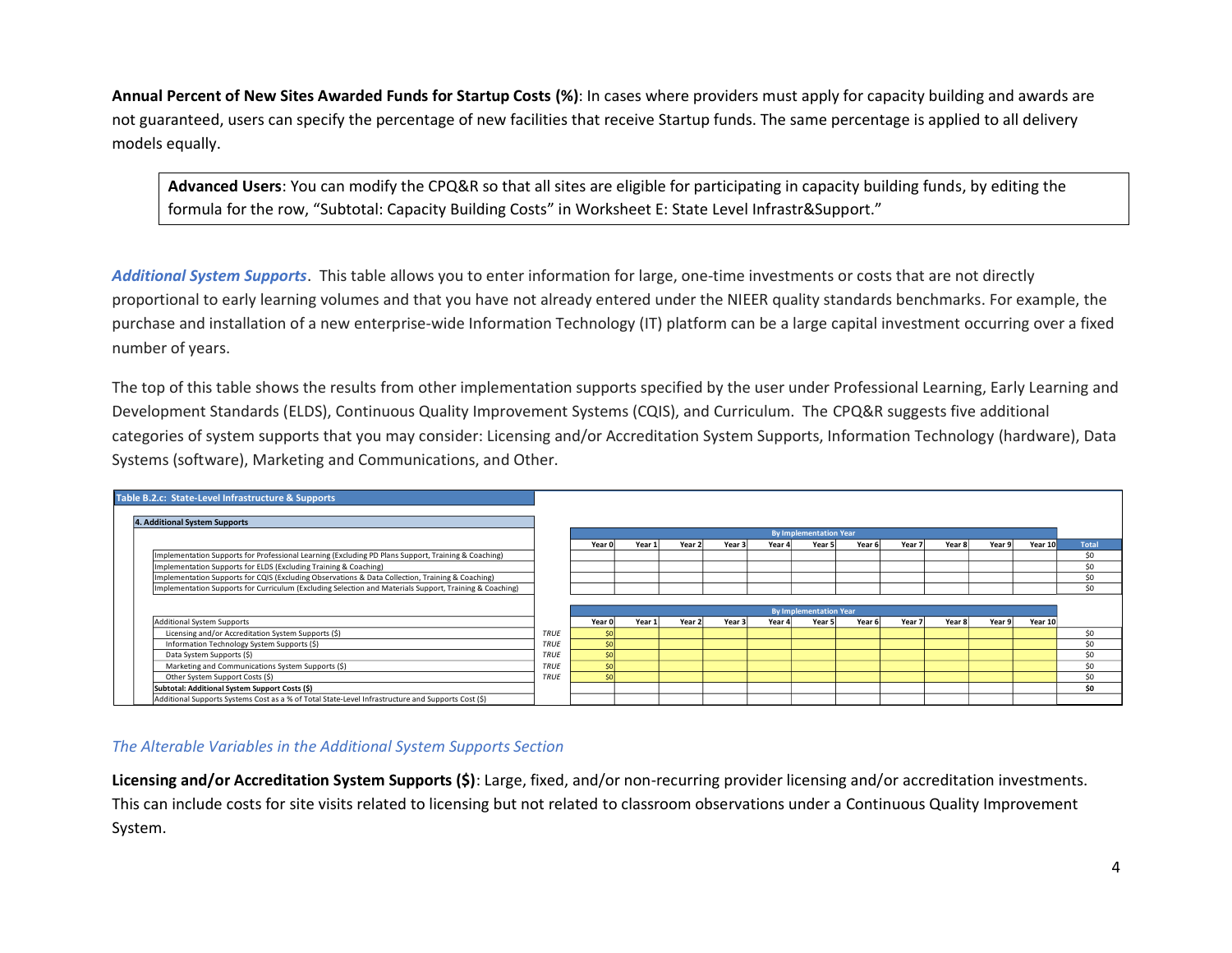**Information Technology System Supports (\$)**: Large, fixed, and/or non-recurring Information Technology (IT) investments or improvements, typically in hardware or in enterprise applications.

**Data System Supports (\$)**: Large, fixed, and/or non-recurring Data System investments or improvements. Such costs may include data systems for mapping and analytics, and if not already accounted for under the implementation supports under the quality standards, for systems such as registries for professional development and a CQIS portal for maintaining and disseminating provider quality ratings.

**Marketing and Communications System Supports (\$)**: Large, fixed, and/or non-recurring marketing and communication system investments. Such costs may be associated with provider recruitment, and family recruitment and enrollment.

**Other System Support Costs (\$)**: Account for large, fixed, and/or non-recurring investments, other than specified above.

**Advanced Users**: The bottom section of the table is formatted to allow for additional rows to be inserted. Only the row, "Subtotal: Additional System Support Costs," is used by other worksheets in the CPQ&R to perform calculations; therefore, you can insert additional rows within this section of the table as you see fit, as long as the correct subtotal amount is still captured in the aforementioned subtotal row.

*External Technical Assistance***.** In this table you can enter information on costs from outside consulting and other forms of third party support associated with the implementation of your preschool slot plan. The CPQ&R allows users to assume external Technical Assistance (TA) costs as a percentage of state-level costs or as a fixed amount entered by implementation year.



## *The Alterable Variables in the Technical Assistance Section*

**External Technical Assistance Cost as a % of Total State-Level Costs, Excluding Program Evaluation**: A fixed percentage of state-level costs allocated to External Technical Assistance (TA) in each implementation year. Program evaluation is excluded from this calculation because it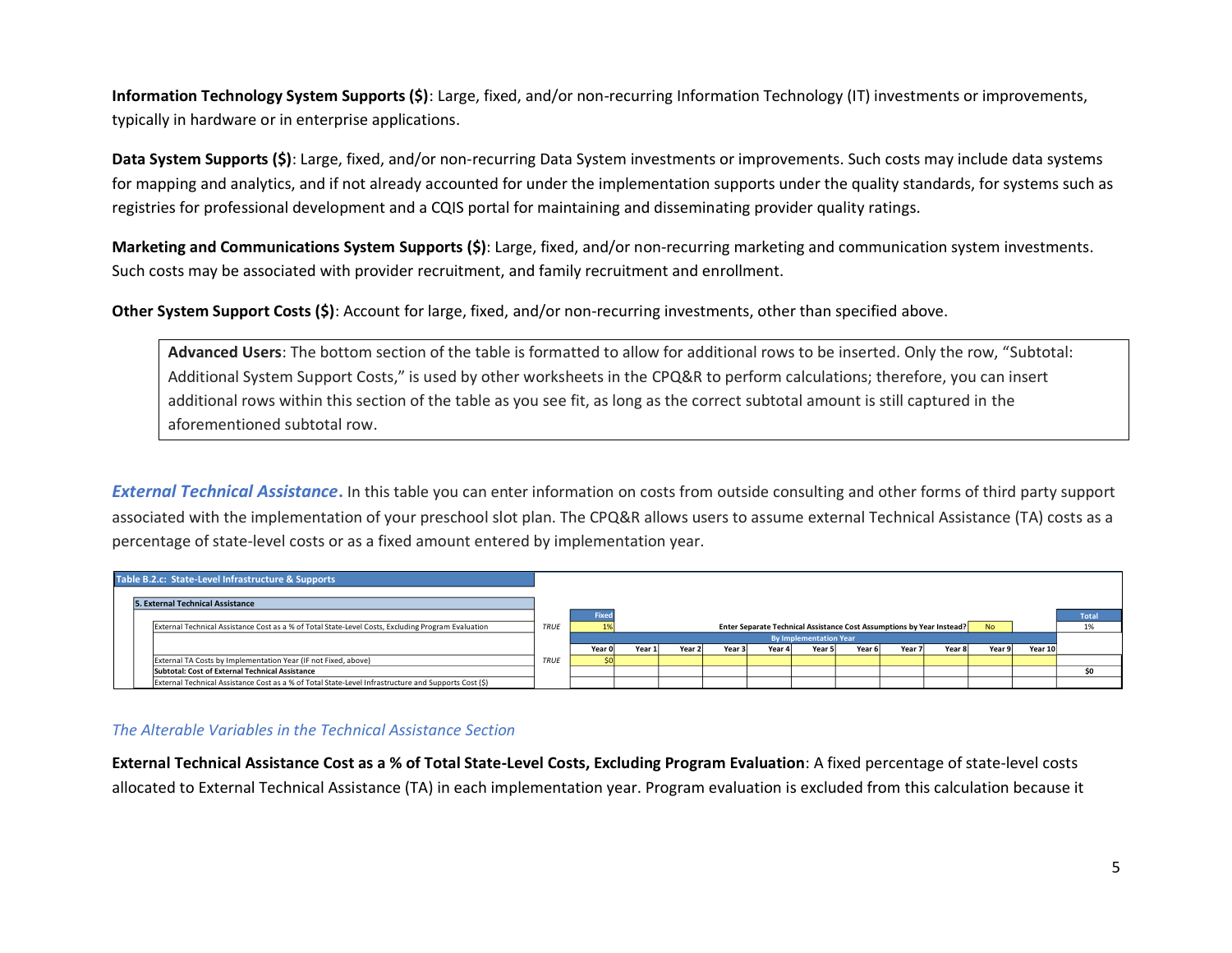employs a similar method for deriving state-level cost allocations. This cost is applied if the user selects "No" from the drop-down menu for the assumption stating, "Enter Separate Technical Assistance Cost Assumptions by Year Instead?"

**External TA Costs by Implementation Year (IF not Fixed, above)**: State-level costs for TA, entered manually by implementation year. This cost is applied if the user selects "Yes" from the drop-down menu for the assumption stating, "Enter Separate Technical Assistance Cost Assumptions by Year Instead?" You may prefer to enter costs using this method if you do not expect External TA costs to scale directly with the size of your preschool program or if such costs are intermittent.

**Advanced Users**: This table is formatted to allow for additional rows to be inserted, which is applicable if you choose to enter External TA Costs by Implementation Year. Only the row, "Subtotal: Cost of External Technical Assistance," is used by other worksheets in the CPQ&R to perform calculations; therefore, you can insert additional rows within this table as you see fit, as long as the correct subtotal amount is still captured in the aforementioned subtotal row. Inserting rows is not applicable if you choose to enter External TA Costs as a % of Total State-Level Costs.

*Program Evaluation.* Program Evaluation (PE) refers to the external evaluation of the overall effectiveness and efficiency of a state early learning program conducted by an independent (third party) evaluator. This is distinct from site visits to monitor provider quality. The CPQ&R considers PE activities as separate from TA activities in part because states typically require the former, whereas state early learning agencies have the discretion to hire or not hire outside consultants and other forms of third party support.

|  | Table B.2.c: State-Level Infrastructure & Supports                                        |                               |        |        |        |        |        |                                                                            |        |           |        |        |         |              |
|--|-------------------------------------------------------------------------------------------|-------------------------------|--------|--------|--------|--------|--------|----------------------------------------------------------------------------|--------|-----------|--------|--------|---------|--------------|
|  | <b>6. Program Evaluation</b>                                                              |                               |        |        |        |        |        |                                                                            |        |           |        |        |         |              |
|  |                                                                                           |                               | Fixed  |        |        |        |        |                                                                            |        |           |        |        |         | <b>Total</b> |
|  | Program Evaluation Cost as a % of Total State Costs, Excluding Technical Assistance       | <b>TRUE</b>                   |        |        |        |        |        | <b>Enter Separate Program Evaluation Cost Assumptions by Year Instead?</b> |        | <b>No</b> |        | 1%     |         |              |
|  |                                                                                           | <b>By Implementation Year</b> |        |        |        |        |        |                                                                            |        |           |        |        |         |              |
|  |                                                                                           |                               | Year O | Year 1 | Year 2 | Year 3 | Year 4 | Year 5                                                                     | Year 6 | Year 7    | Year 8 | Year 9 | Year 10 |              |
|  | Program Evaluation Costs by Implementation Year (IF not Fixed, above)                     | TRUE                          |        |        |        |        |        |                                                                            |        |           |        |        |         |              |
|  | <b>Subtotal: Cost of Program Evaluation</b>                                               |                               |        |        |        |        |        |                                                                            |        |           |        |        |         |              |
|  | Program Evaluation Cost as a % of Total State-Level Infrastructure and Supports Cost (\$) |                               |        |        |        |        |        |                                                                            |        |           |        |        |         |              |

# *The Alterable Variables in the Program Evaluation Section*

**Program Evaluation Cost as a % of Total State Costs, Excluding Technical Assistance**: A fixed percentage of state-level costs allocated to program evaluation. Technical assistance is excluded from this calculation because it employs a similar method for deriving state-level cost allocations. This cost is applied if the user selects "No" from the drop-down menu for the assumption stating, "Enter Separate Program Evaluation Cost Assumptions by Year Instead?"